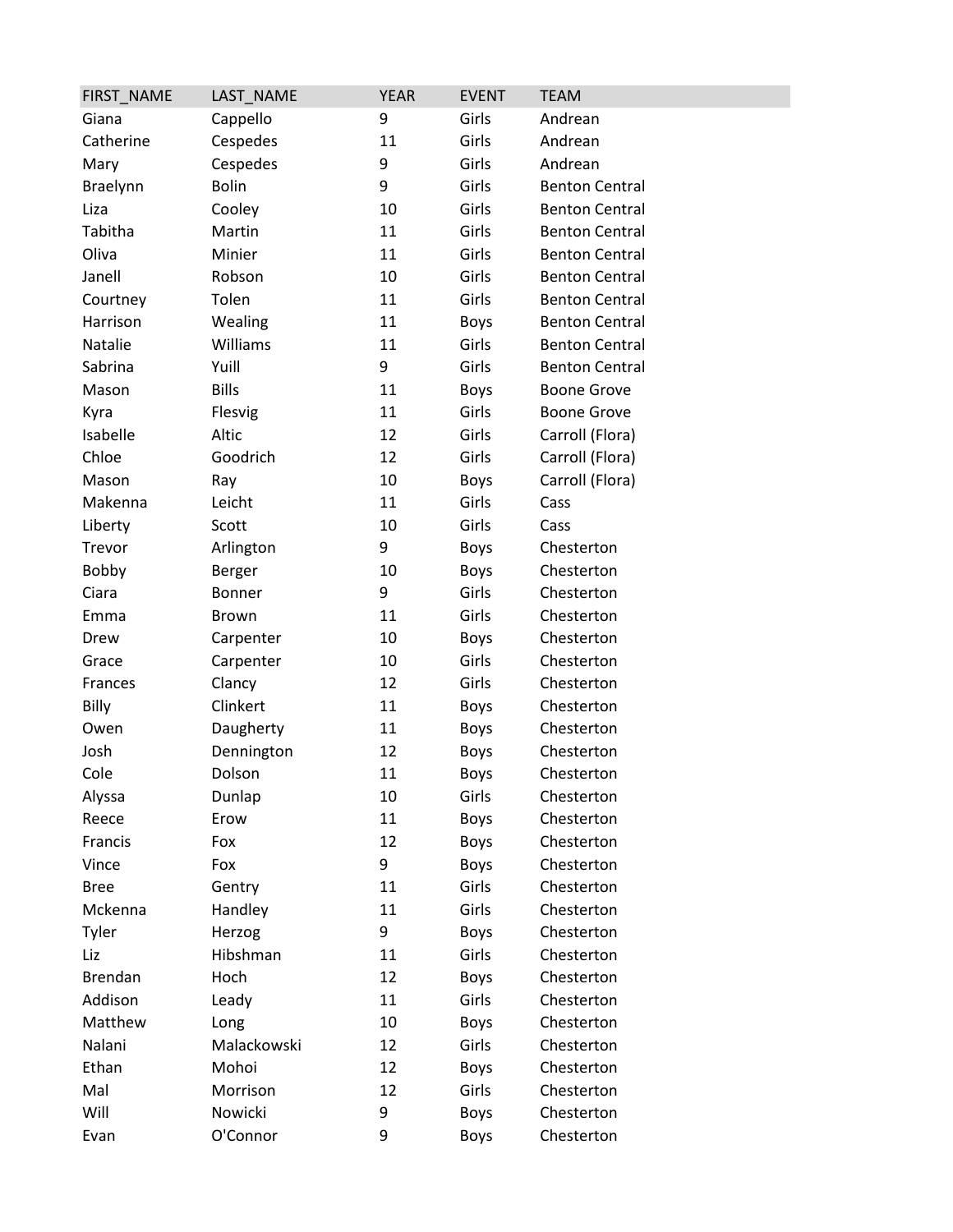| <b>Bailey</b>  | Ranta         | 11 | Girls       | Chesterton                   |
|----------------|---------------|----|-------------|------------------------------|
| lan            | Rutherford    | 12 | <b>Boys</b> | Chesterton                   |
| Ryan           | Schlyer       | 12 | <b>Boys</b> | Chesterton                   |
| Bella          | Smith         | 11 | Girls       | Chesterton                   |
| Matthew        | Streeter      | 12 | <b>Boys</b> | Chesterton                   |
| Madison        | Trumbo        | 9  | Girls       | Chesterton                   |
| Jackson        | <b>Tuck</b>   | 10 | <b>Boys</b> | Chesterton                   |
| Josh           | <b>Tuck</b>   | 10 | <b>Boys</b> | Chesterton                   |
| Kaitlyn        | Van Kley      | 12 | Girls       | Chesterton                   |
| Lucas          | Vinet         | 12 | <b>Boys</b> | Chesterton                   |
| Max            | Welbourne     | 9  | <b>Boys</b> | Chesterton                   |
| Catherine      | White         | 11 | Girls       | Chesterton                   |
| Ethan          | Wodrich       | 12 | <b>Boys</b> | Chesterton                   |
| Tony           | Perez         | 12 | <b>Boys</b> | <b>Clinton Prairie</b>       |
| Jonah          | Ingram        | 11 | <b>Boys</b> | Covenant Christian (DeMotte) |
| <b>Bailey</b>  | Duncan        | 11 | Girls       | Covington                    |
| Melaina        | Adamovic      | 9  | Girls       | Crown Point                  |
| Sebastian      | Ashbach       | 12 | <b>Boys</b> | Crown Point                  |
| Jacob          | Bell          | 10 | <b>Boys</b> | Crown Point                  |
| Quinton        | <b>Bock</b>   | 12 | <b>Boys</b> | Crown Point                  |
| Jaelyn         | <b>Burgos</b> | 12 | Girls       | Crown Point                  |
| Nora           | Carpenter     | 10 | Girls       | Crown Point                  |
| Jace           | Churchill     | 11 | <b>Boys</b> | Crown Point                  |
| Walter         | Cook          | 10 | <b>Boys</b> | Crown Point                  |
| Caitlyn        | Deriwinski    | 11 | Girls       | Crown Point                  |
| Bri            | Eaton         | 11 | Girls       | Crown Point                  |
| Hannah         | Flewelling    | 10 | Girls       | Crown Point                  |
| Camdyn         | Gliem         | 10 | Girls       | Crown Point                  |
| Lilia          | Hacker        | 9  | Girls       | Crown Point                  |
| Jackson        | Holok         | 12 | <b>Boys</b> | Crown Point                  |
| Kade           | Honickel      | 10 | <b>Boys</b> | Crown Point                  |
| Allie          | Hopkins       | 9  | Girls       | Crown Point                  |
| <b>Brianna</b> | Hulen         | 9  | Girls       | Crown Point                  |
| Weston         | Hulen         | 9  | <b>Boys</b> | Crown Point                  |
| Catie          | Ingoldsby     | 10 | Girls       | Crown Point                  |
| Rhena          | Kiger         | 11 | Girls       | Crown Point                  |
| Kloe           | Kiran         | 11 | Girls       | <b>Crown Point</b>           |
| Elizabeth      | Leitzel       | 12 | Girls       | Crown Point                  |
| Destiny        | Lopez         | 9  | Girls       | Crown Point                  |
| Marisa         | McCarter      | 12 | Girls       | Crown Point                  |
| Jesse          | Mendez        | 11 | <b>Boys</b> | Crown Point                  |
| Nathan         | Murphy        | 10 | <b>Boys</b> | Crown Point                  |
| Chris          | Netherton     | 11 | <b>Boys</b> | Crown Point                  |
| Tanner         | Pavicich      | 9  | <b>Boys</b> | Crown Point                  |
| Elli           | Pycraft       | 9  | Girls       | Crown Point                  |
| Anthony        | Saberniak     | 11 | <b>Boys</b> | Crown Point                  |
| Jordan         | Siminski      | 10 | Girls       | Crown Point                  |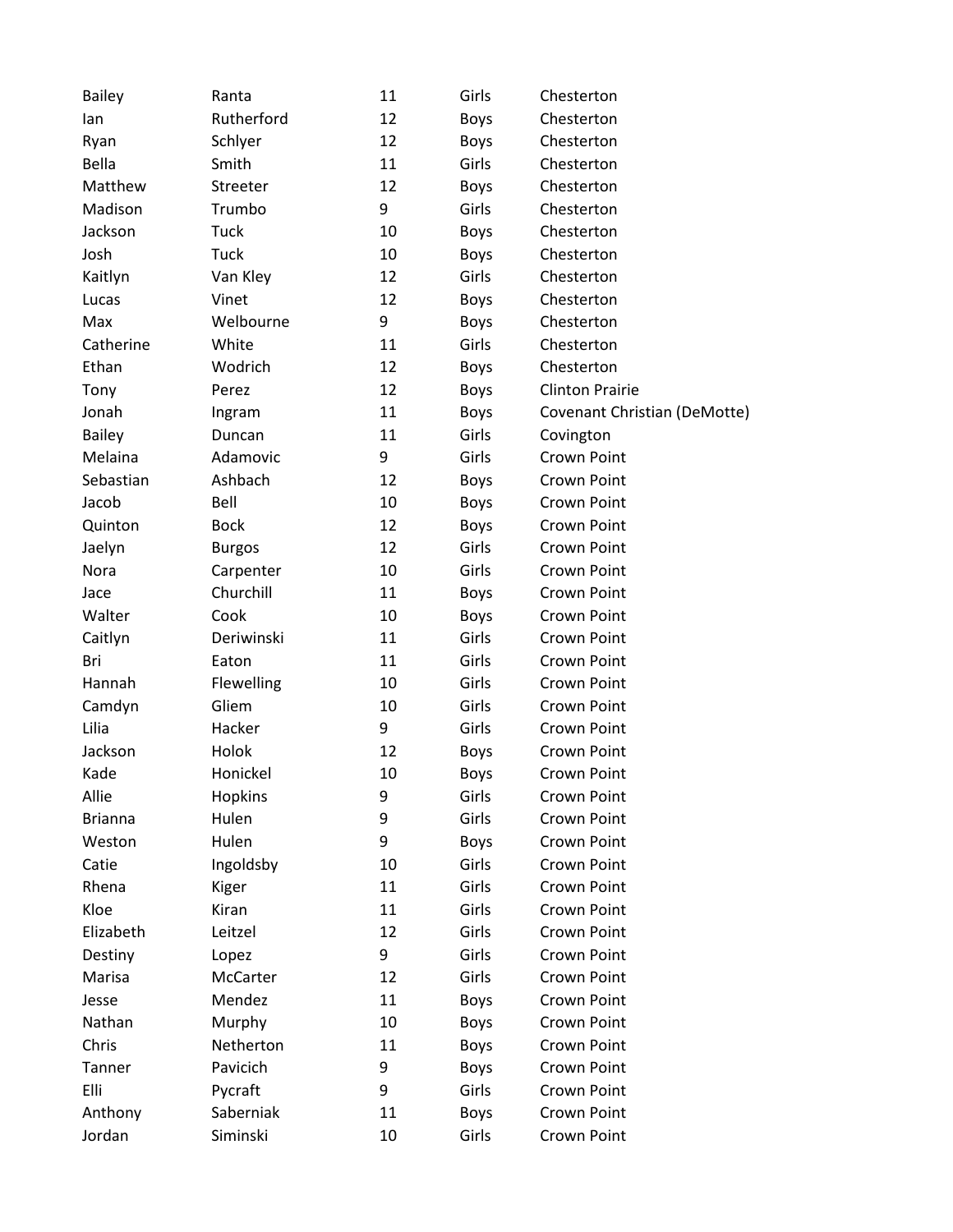| Cole          | Simmons          | 12 | <b>Boys</b> | <b>Crown Point</b>      |
|---------------|------------------|----|-------------|-------------------------|
| Noah          | Thomas           | 12 | <b>Boys</b> | Crown Point             |
| Cody          | Turner           | 10 | <b>Boys</b> | Crown Point             |
| Evan          | Turner           | 10 | <b>Boys</b> | Crown Point             |
| Cameron       | Zimmerman        | 11 | <b>Boys</b> | <b>Crown Point</b>      |
| <b>Alexis</b> | Allen            | 12 | Girls       | <b>Culver Academies</b> |
| Lorna         | Apt              | 9  | Girls       | <b>Culver Academies</b> |
| Alison        | Aylesworth       | 9  | Girls       | <b>Culver Academies</b> |
| Maggie        | <b>Bialek</b>    | 12 | Girls       | <b>Culver Academies</b> |
| Benjamin      | Christian        | 10 | <b>Boys</b> | <b>Culver Academies</b> |
| Jacob         | Cross            | 12 | <b>Boys</b> | <b>Culver Academies</b> |
| Jonah         | Cross            | 12 | <b>Boys</b> | <b>Culver Academies</b> |
| Cabot         | Ellert           | 10 | <b>Boys</b> | <b>Culver Academies</b> |
| Eugenia       | Garcia Rodriguez | 12 | Girls       | <b>Culver Academies</b> |
| Grace         | Gibbs            | 9  | Girls       | <b>Culver Academies</b> |
| Maxwell       | Gifford          | 11 | <b>Boys</b> | <b>Culver Academies</b> |
| Celeste       | Gram             | 9  | Girls       | <b>Culver Academies</b> |
| Robert        | Grider           | 12 | <b>Boys</b> | <b>Culver Academies</b> |
| Roberta       | Herrero Ampudia  | 11 | Girls       | <b>Culver Academies</b> |
| Richard       | Kang             | 11 | <b>Boys</b> | <b>Culver Academies</b> |
| Anna Marie    | Kinney           | 11 | Girls       | <b>Culver Academies</b> |
| Stella        | Kinney           | 11 | Girls       | <b>Culver Academies</b> |
| Connor        | Lee              | 12 | <b>Boys</b> | <b>Culver Academies</b> |
| Clayton       | Long             | 12 | <b>Boys</b> | <b>Culver Academies</b> |
| Faith         | Martinez         | 10 | Girls       | <b>Culver Academies</b> |
| Aakrit        | Mehrotra         | 9  | <b>Boys</b> | <b>Culver Academies</b> |
| Hunter        | Miller           | 10 | <b>Boys</b> | <b>Culver Academies</b> |
| Sophie        | Nash             | 11 | Girls       | <b>Culver Academies</b> |
| Dionte        | Obertein         | 9  | <b>Boys</b> | <b>Culver Academies</b> |
| Yasmine       | Pallekonda       | 11 | Girls       | <b>Culver Academies</b> |
| Madison       | Rivera           | 11 | Girls       | <b>Culver Academies</b> |
| Reese         | Roemer           | 11 | Girls       | <b>Culver Academies</b> |
| Elizabeth     | Strogilos        | 12 | Girls       | <b>Culver Academies</b> |
| Samuel        | <b>Tullis</b>    | 11 | <b>Boys</b> | <b>Culver Academies</b> |
| Yiqiao        | Wang             | 10 | <b>Boys</b> | <b>Culver Academies</b> |
| Jaxson        | Warner           | 9  | <b>Boys</b> | <b>Culver Academies</b> |
| Brayden       | Richmond         | 12 | <b>Boys</b> | Eastern (Greentown)     |
| Caleb         | Vogl             | 12 | <b>Boys</b> | Eastern (Greentown)     |
| Abby          | <b>Bolton</b>    | 9  | Girls       | Faith Christian         |
| Faith         | Dixon            | 10 | Girls       | Faith Christian         |
| Regina        | Lendermon        | 12 | Girls       | Faith Christian         |
| Carina        | Alanis           | 11 | Girls       | Frankfort               |
| Josue         | Bautista Ventura | 11 | <b>Boys</b> | Frankfort               |
| Angel         | Perez            | 10 | <b>Boys</b> | Frankfort               |
| Daniel        | Pritchett        | 10 | <b>Boys</b> | Frankfort               |
| Alexis        | Reed-Gill        | 9  | Girls       | Frankfort               |
| Emma          | <b>Blissett</b>  | 11 | Girls       | Frontier                |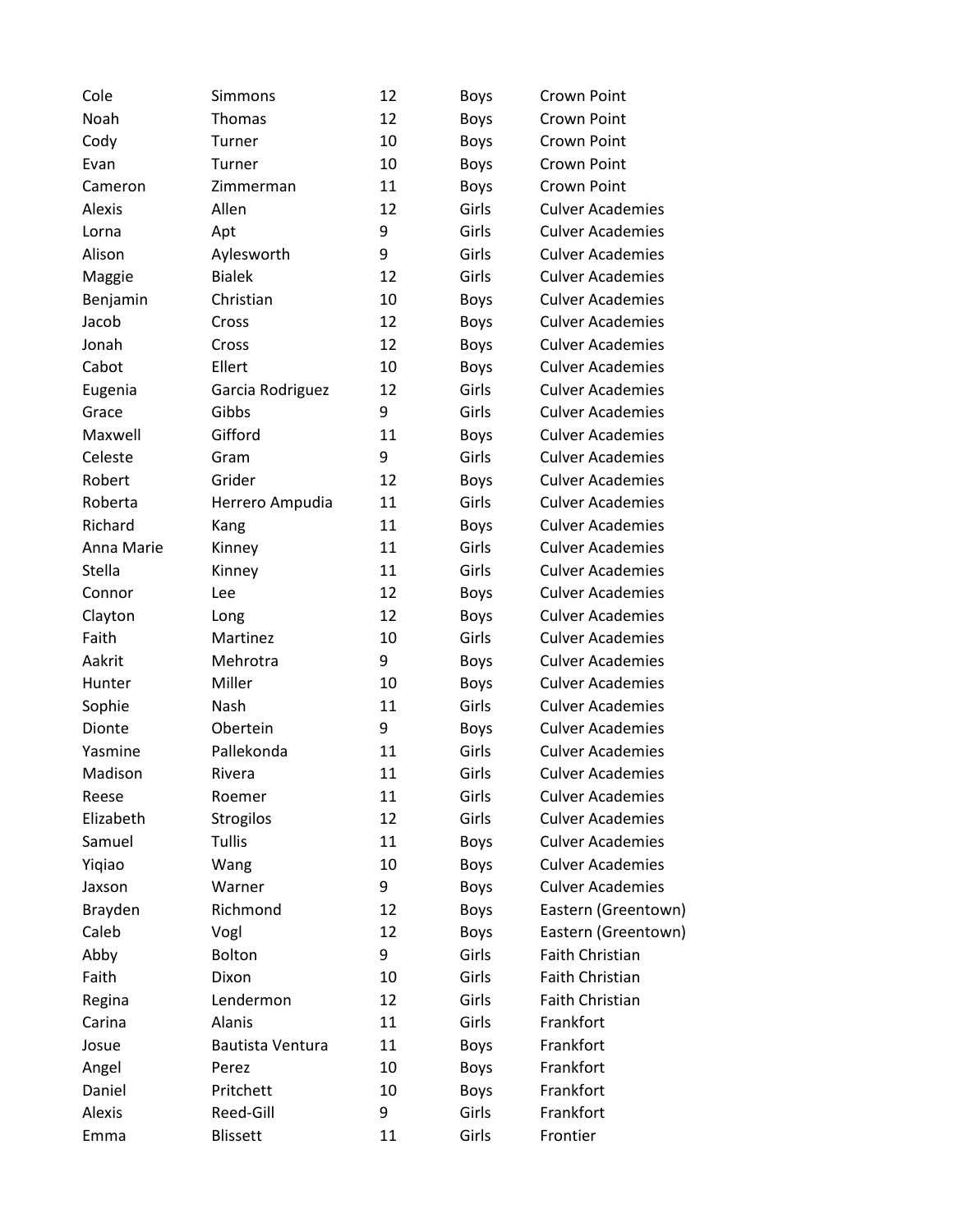| Courtney       | Gutwein          | 12 | Girls       | Frontier                  |
|----------------|------------------|----|-------------|---------------------------|
| Thomas         | <b>Tullius</b>   | 12 | <b>Boys</b> | Frontier                  |
| Jonathan       | Baxter Jr.       | 12 | <b>Boys</b> | Griffith                  |
| Joseph         | LaPatra          | 9  | <b>Boys</b> | Griffith                  |
| Alex           | Arce             | 12 | <b>Boys</b> | Hanover Central           |
| <b>Briana</b>  | <b>Bollinger</b> | 11 | Girls       | <b>Hanover Central</b>    |
| Ruby           | Borkstrom        | 9  | Girls       | Hanover Central           |
| Christian      | Dahn             | 10 | <b>Boys</b> | Hanover Central           |
| Maria          | Davenport        | 11 | Girls       | Hanover Central           |
| Carly          | <b>DeVries</b>   | 10 | Girls       | Hanover Central           |
| Melanie        | <b>DeVries</b>   | 9  | Girls       | Hanover Central           |
| Caroline       | Donaldson        | 9  | Girls       | Hanover Central           |
| Daniel         | Kartz            | 9  | <b>Boys</b> | Hanover Central           |
| Madeline       | Kartz            | 12 | Girls       | Hanover Central           |
| Hannah         | Kieffer          | 9  | Girls       | Hanover Central           |
| <b>Bryce</b>   | Noble            | 11 | <b>Boys</b> | Hanover Central           |
| John           | Rich             | 10 | <b>Boys</b> | Hanover Central           |
| Mia            | Sarkey           | 10 | Girls       | Hanover Central           |
| Sabrina        | <b>Siems</b>     | 11 | Girls       | <b>Hanover Central</b>    |
| Hannah         | Smith            | 10 | Girls       | Hanover Central           |
| Kyle           | Thibideau        | 12 | <b>Boys</b> | Hanover Central           |
| Charlie        | Watson           | 11 | <b>Boys</b> | Hanover Central           |
| Ryan           | York             | 10 | <b>Boys</b> | Hanover Central           |
| Deven          | Arora            | 11 | <b>Boys</b> | Harrison (West Lafayette) |
| Dieubeni       | Baributsa        | 12 | <b>Boys</b> | Harrison (West Lafayette) |
| <b>Brianna</b> | <b>Bartlett</b>  | 9  | Girls       | Harrison (West Lafayette) |
| Hannah         | <b>Beecher</b>   | 9  | Girls       | Harrison (West Lafayette) |
| Emma           | Beimfohr         | 11 | Girls       | Harrison (West Lafayette) |
| Erin           | Beimfohr         | 11 | Girls       | Harrison (West Lafayette) |
| Katrina        | <b>Burras</b>    | 11 | Girls       | Harrison (West Lafayette) |
| Harris         | Collins          | 12 | <b>Boys</b> | Harrison (West Lafayette) |
| Alexi          | Flynn            | 12 | Girls       | Harrison (West Lafayette) |
| James          | Ford             | 9  | <b>Boys</b> | Harrison (West Lafayette) |
| Dana           | Frohberg         | 10 | Girls       | Harrison (West Lafayette) |
| Collin         | Frost            | 11 | <b>Boys</b> | Harrison (West Lafayette) |
| Jaiden         | Goins            | 9  | <b>Boys</b> | Harrison (West Lafayette) |
| Tommy          | Hanas            | 11 | <b>Boys</b> | Harrison (West Lafayette) |
| Gabrielle      | Hibler           | 11 | Girls       | Harrison (West Lafayette) |
| Avery          | Huber            | 11 | <b>Boys</b> | Harrison (West Lafayette) |
| Gabriel        | Huber            | 11 | <b>Boys</b> | Harrison (West Lafayette) |
| George         | Hufendick        | 10 | <b>Boys</b> | Harrison (West Lafayette) |
| Alexandra      | Kerkhove         | 11 | Girls       | Harrison (West Lafayette) |
| Jaylie         | Lohmeyer         | 11 | Girls       | Harrison (West Lafayette) |
| Alivia         | Long             | 9  | Girls       | Harrison (West Lafayette) |
| Makenna        | McCartney        | 12 | Girls       | Harrison (West Lafayette) |
| Sherman        | Moser            | 12 | <b>Boys</b> | Harrison (West Lafayette) |
| Benjamin       | Obert            | 12 | <b>Boys</b> | Harrison (West Lafayette) |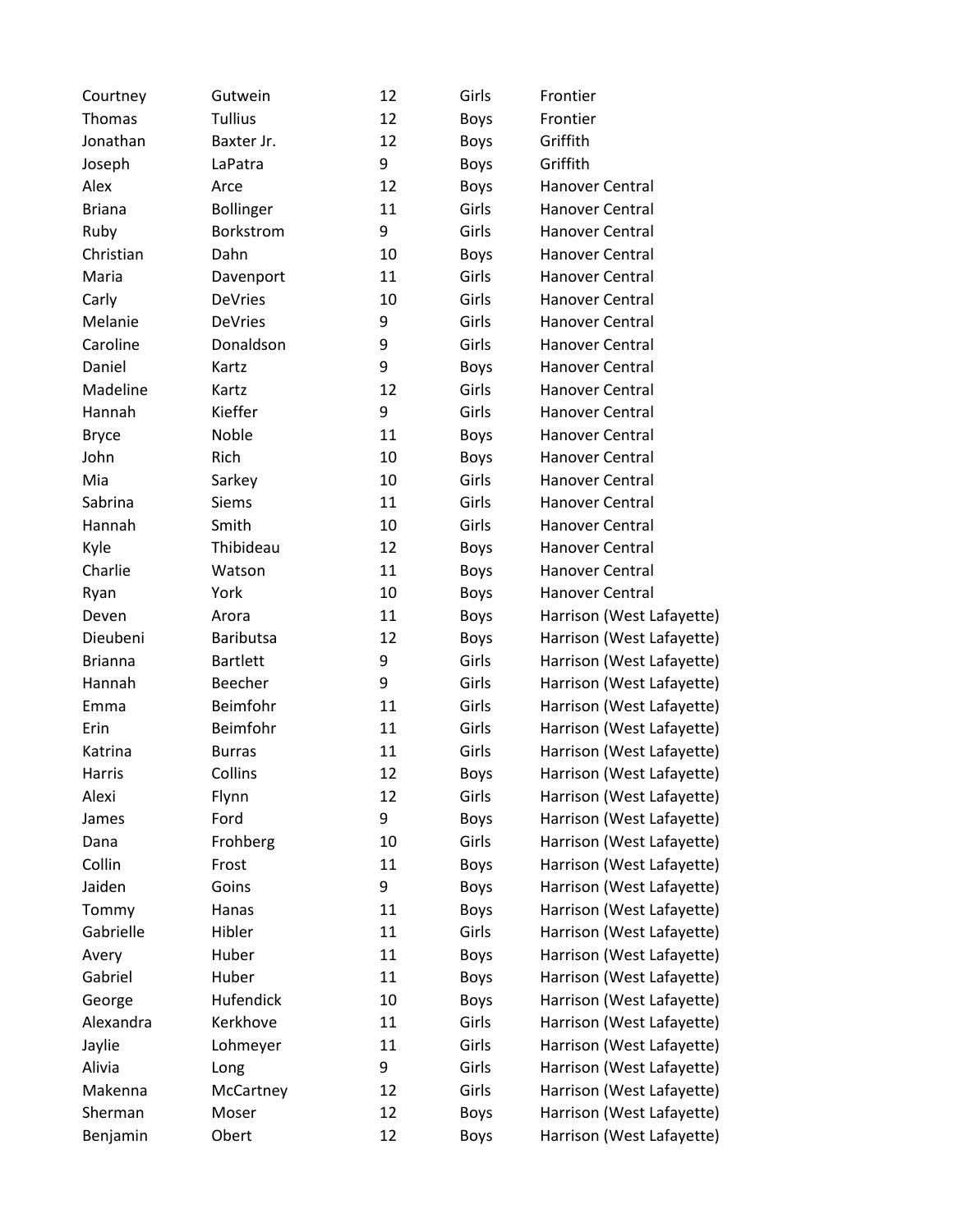| Emma         | Obert             | 9  | Girls       | Harrison (West Lafayette) |
|--------------|-------------------|----|-------------|---------------------------|
| Lily         | OBryan            | 11 | Girls       | Harrison (West Lafayette) |
| Janelle      | Pearson           | 11 | Girls       | Harrison (West Lafayette) |
| Chloe        | Poindexter        | 9  | Girls       | Harrison (West Lafayette) |
| Michael      | Prochno           | 9  | <b>Boys</b> | Harrison (West Lafayette) |
| Nolan        | Richards          | 9  | <b>Boys</b> | Harrison (West Lafayette) |
| Ellie        | Skelton           | 11 | Girls       | Harrison (West Lafayette) |
| Leonel       | Soriano           | 12 | <b>Boys</b> | Harrison (West Lafayette) |
| Caitlin      | Williams          | 11 | Girls       | Harrison (West Lafayette) |
| Jeffrey      | Williams          | 9  | <b>Boys</b> | Harrison (West Lafayette) |
| Miranda      | <b>Bates</b>      | 12 | Girls       | Highland                  |
| Kyla         | Gamez             | 11 | Girls       | Highland                  |
| Isabelle     | Gomez             | 11 | Girls       | Highland                  |
| Lucas        | Guerra            | 12 | <b>Boys</b> | Highland                  |
| Mira         | Handley           | 11 | Girls       | Highland                  |
| Aaliyah      | Keil              | 9  | Girls       | Highland                  |
| Nina         | Koutz             | 10 | Girls       | Highland                  |
| Catheryn     | Markus            | 11 | Girls       | Highland                  |
| Lindsay      | Modjeski          | 12 | Girls       | Highland                  |
| Danielle     | Rubalcaba         | 12 | Girls       | Highland                  |
| Amber        | Sobkowicz         | 11 | Girls       | Highland                  |
| Madison      | Stephens          | 9  | Girls       | Highland                  |
| Hannah       | Walsh             | 9  | Girls       | Highland                  |
| Alina        | Wilson            | 12 | Girls       | Highland                  |
| Adriana      | Arauz             | 9  | Girls       | Hobart                    |
| Mikayla      | <b>Fuentes</b>    | 11 | Girls       | Hobart                    |
| Ella         | Hornak            | 9  | Girls       | Hobart                    |
| <b>Bruce</b> | Leipart           | 12 | <b>Boys</b> | Hobart                    |
| Ryan         | Mattel            | 9  | <b>Boys</b> | Hobart                    |
| Joseph       | Meagher           | 11 | <b>Boys</b> | Hobart                    |
| Logan        | Boersma           | 11 | <b>Boys</b> | Illiana Christian         |
| Noah         | <b>Boersma</b>    | 11 | <b>Boys</b> | Illiana Christian         |
| Nolan        | Bouwman           | 9  | <b>Boys</b> | Illiana Christian         |
| Trevor       | Eenigenburg       | 11 | Boys        | Illiana Christian         |
| Avery        | Olthof            | 9  | Girls       | Illiana Christian         |
| Fritz        | Olthof            | 10 | Boys        | Illiana Christian         |
| Jack         | Van Laten         | 9  | <b>Boys</b> | Illiana Christian         |
| Justin       | Van Prooyen       | 12 | <b>Boys</b> | Illiana Christian         |
| Lucas        | Vander Woude      | 9  | <b>Boys</b> | Illiana Christian         |
| <b>Brady</b> | Vroom             | 11 | Boys        | Illiana Christian         |
| Emma         | Bell              | 9  | Girls       | Kankakee Valley           |
| Ethan        | Ehrhardt          | 9  | Boys        | Kankakee Valley           |
| Justin       | Hoffman           | 11 | <b>Boys</b> | Kankakee Valley           |
| Julynne      | Spidell           | 11 | Girls       | Kokomo                    |
| Kassidy      | Gregory           | 10 | Girls       | Kouts                     |
| Leo          | Crampton          | 11 | Boys        | Lafayette Jefferson       |
| Jesus        | Flores-Villagrana | 11 | <b>Boys</b> | Lafayette Jefferson       |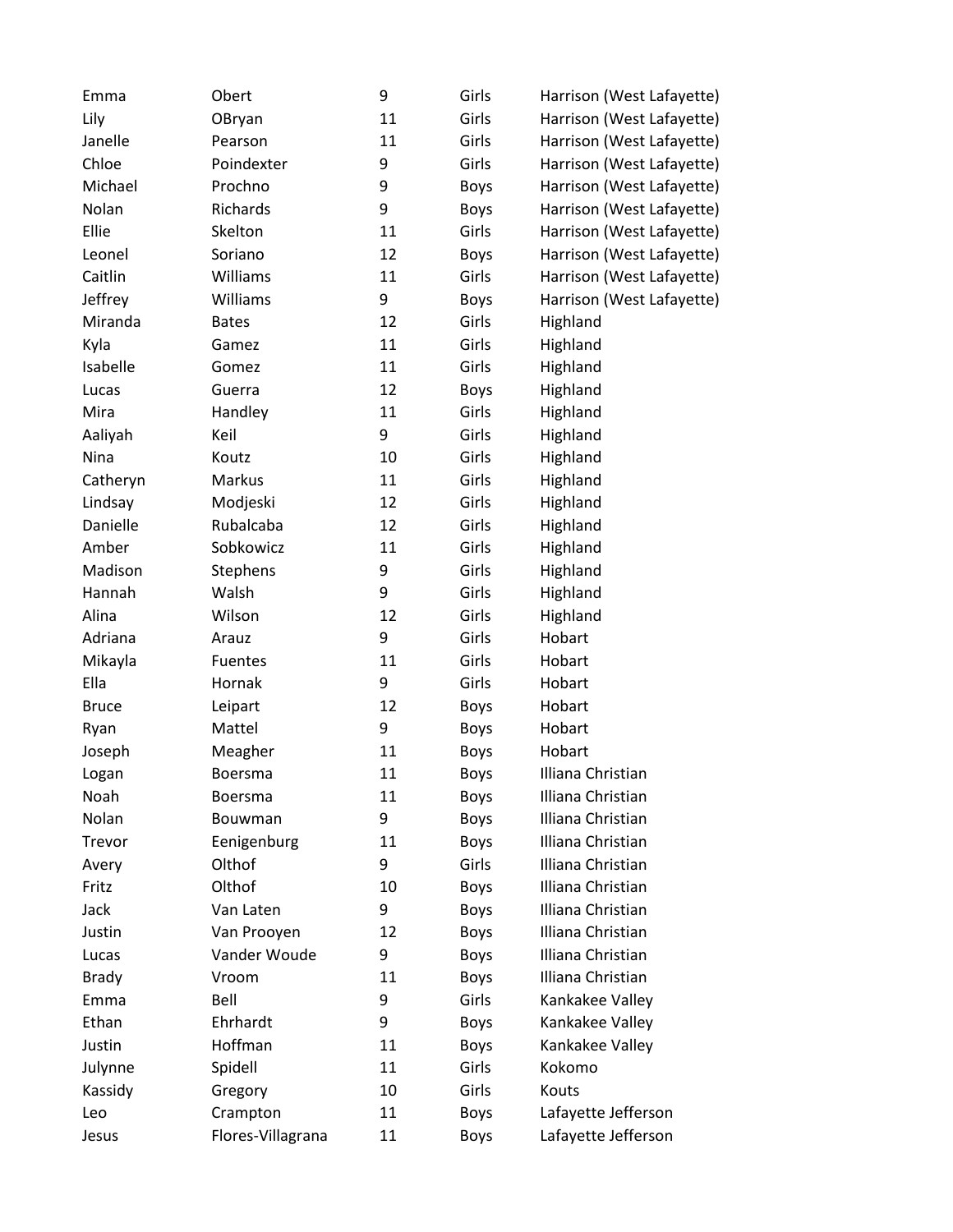| Gibson        | 12 | <b>Boys</b> | Lafayette Jefferson |
|---------------|----|-------------|---------------------|
| Gutierrez     | 9  | <b>Boys</b> | Lafayette Jefferson |
| Hernandez     | 9  | <b>Boys</b> | Lafayette Jefferson |
| Martinez      | 11 | <b>Boys</b> | Lafayette Jefferson |
| Melchor       | 10 | <b>Boys</b> | Lafayette Jefferson |
| Montes De Oca | 11 | <b>Boys</b> | Lafayette Jefferson |
| Salazar       | 11 | Boys        | Lafayette Jefferson |
| Shively       | 11 | <b>Boys</b> | Lafayette Jefferson |
| Uribe         | 11 | <b>Boys</b> | Lafayette Jefferson |
| <b>Birgel</b> | 12 | <b>Boys</b> | Lake Central        |
| Churilla      | 9  | Girls       | Lake Central        |
| Davis         | 11 | Girls       | Lake Central        |
| Duggan        | 12 | <b>Boys</b> | Lake Central        |
| Johnson       | 12 | Boys        | Lake Central        |
| Knestrict     | 12 | Girls       | Lake Central        |
| Kosiek        | 11 | Girls       | Lake Central        |
| Kransky       | 10 | Girls       | Lake Central        |
| Kulacz        | 11 | Girls       | Lake Central        |
| Lopez         | 10 | <b>Boys</b> | Lake Central        |
| Martisek      | 12 | Girls       | Lake Central        |
| Martisek      | 9  | Girls       | Lake Central        |
| McGrath       | 12 | <b>Boys</b> | Lake Central        |
| McGrath       | 9  | Boys        | Lake Central        |
| Mohiuddin     | 12 | <b>Boys</b> | Lake Central        |
| Moore         | 11 | <b>Boys</b> | Lake Central        |
| Narjes        | 11 | Girls       | Lake Central        |
| Podlin        | 12 | <b>Boys</b> | Lake Central        |
| Ramos         | 11 | <b>Boys</b> | Lake Central        |
| Rhody         | 12 | <b>Boys</b> | Lake Central        |
| Roth          | 9  | Girls       | Lake Central        |
| Russell       | 12 | <b>Boys</b> | Lake Central        |
| Schassburger  | 11 | <b>Boys</b> | Lake Central        |
| Scheub        | 11 | Boys        | Lake Central        |
| Schmitt       | 11 | <b>Boys</b> | Lake Central        |
| Smith         | 10 | <b>Boys</b> | Lake Central        |
| Thomas        | 12 | Girls       | Lake Central        |
| Vanderveen    | 11 | <b>Boys</b> | Lake Central        |
| Vollrath      | 9  | Girls       | Lake Central        |
| Wojcik        | 9  | Boys        | Lake Central        |
| Bell          | 12 | <b>Boys</b> | LaPorte             |
| Bender        | 11 | Girls       | LaPorte             |
| Bensz         | 12 | Girls       | LaPorte             |
| Bos           | 9  | <b>Boys</b> | LaPorte             |
| Bumgardner    | 10 | Girls       | LaPorte             |
| <b>Burke</b>  | 11 | Girls       | LaPorte             |
| Cernel        | 12 | <b>Boys</b> | LaPorte             |
| Collins       | 9  | Boys        | LaPorte             |
|               |    |             |                     |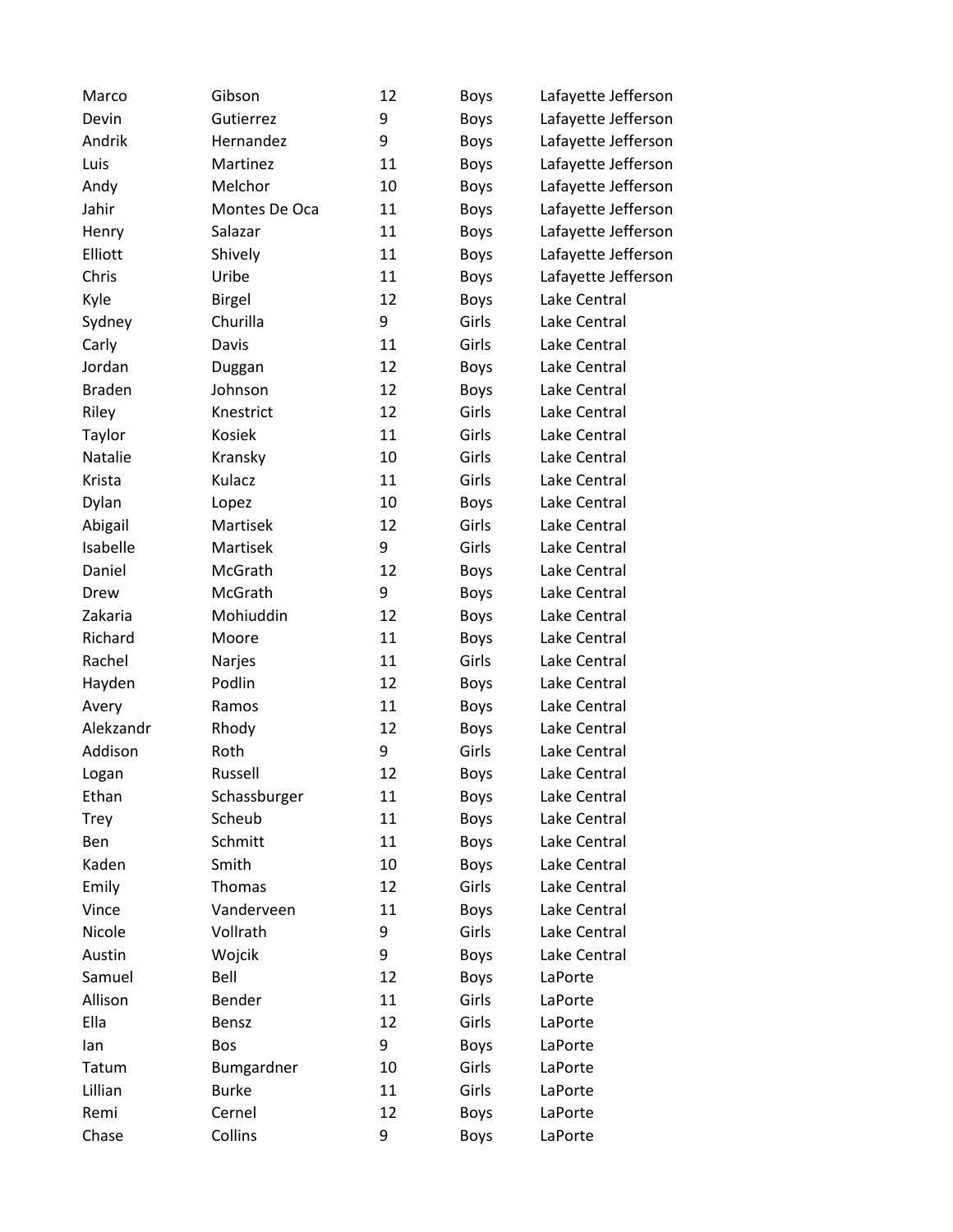| <b>Braiden</b> | Dolph          | 10 | <b>Boys</b> | LaPorte    |
|----------------|----------------|----|-------------|------------|
| Ella           | <b>Dubbs</b>   | 11 | Girls       | LaPorte    |
| Grace          | Foglesong      | 9  | Girls       | LaPorte    |
| Ayden          | Forystek       | 10 | Boys        | LaPorte    |
| Jeremy         | Groth          | 11 | <b>Boys</b> | LaPorte    |
| Johnathon      | Groth          | 11 | <b>Boys</b> | LaPorte    |
| Michael        | Havens         | 9  | <b>Boys</b> | LaPorte    |
| Stephen        | Klimczak       | 10 | <b>Boys</b> | LaPorte    |
| Megan          | Lambert        | 9  | Girls       | LaPorte    |
| Laramie        | Lilly          | 12 | Girls       | LaPorte    |
| Theodore       | Merkel         | 11 | Boys        | LaPorte    |
| Ella           | Minich         | 11 | Girls       | LaPorte    |
| Audriana       | Nunez          | 11 | Girls       | LaPorte    |
| Preston        | Peterson       | 9  | <b>Boys</b> | LaPorte    |
| Janan          | Pillai         | 10 | <b>Boys</b> | LaPorte    |
| Cole           | Raymond        | 11 | <b>Boys</b> | LaPorte    |
| Isabella       | Schreeg        | 11 | Girls       | LaPorte    |
| Brayden        | Sobecki        | 9  | <b>Boys</b> | LaPorte    |
| <b>Brenna</b>  | Sobecki        | 10 | Girls       | LaPorte    |
| Hannah         | Steder         | 11 | Girls       | LaPorte    |
| Ariana         | Steele         | 12 | Girls       | LaPorte    |
| Reghan         | Stephany       | 9  | Girls       | LaPorte    |
| Rylee          | Stephany       | 11 | Girls       | LaPorte    |
| Tyler          | Troy           | 10 | <b>Boys</b> | LaPorte    |
| Mason          | Tulacz         | 11 | <b>Boys</b> | LaPorte    |
| <b>Brody</b>   | Weaver         | 10 | <b>Boys</b> | LaPorte    |
| Peyton         | Willoughby     | 11 | Girls       | LaPorte    |
| Ben            | Favors         | 9  | Boys        | Logansport |
| Jackson        | <b>Bakker</b>  | 11 | <b>Boys</b> | Lowell     |
| Payton         | Boyer          | 9  | Girls       | Lowell     |
| Reilly         | Boyer          | 10 | Girls       | Lowell     |
| Megan          | <b>Brandon</b> | 11 | Girls       | Lowell     |
| Katelyn        | <b>Budz</b>    | 12 | Girls       | Lowell     |
| Olivia         | Decker         | 10 | Girls       | Lowell     |
| Jenna          | James          | 12 | Girls       | Lowell     |
| Karina         | James          | 11 | Girls       | Lowell     |
| Megan          | Kaczur         | 12 | Girls       | Lowell     |
| Benjamin       | Keeton         | 10 | <b>Boys</b> | Lowell     |
| Sarrah         | Krusza         | 11 | Girls       | Lowell     |
| Laurin         | Marsh          | 12 | Girls       | Lowell     |
| Isabella       | Medina         | 11 | Girls       | Lowell     |
| Gabriella      | Morache        | 9  | Girls       | Lowell     |
| Morgan         | <b>Myers</b>   | 9  | Girls       | Lowell     |
| Abagail        | Pflughoeft     | 9  | Girls       | Lowell     |
| Alycia         | Ramos          | 10 | Girls       | Lowell     |
| Lauren         | Driscoll       | 9  | Girls       | Maconaquah |
| Rachel         | Eby            | 11 | Girls       | Maconaquah |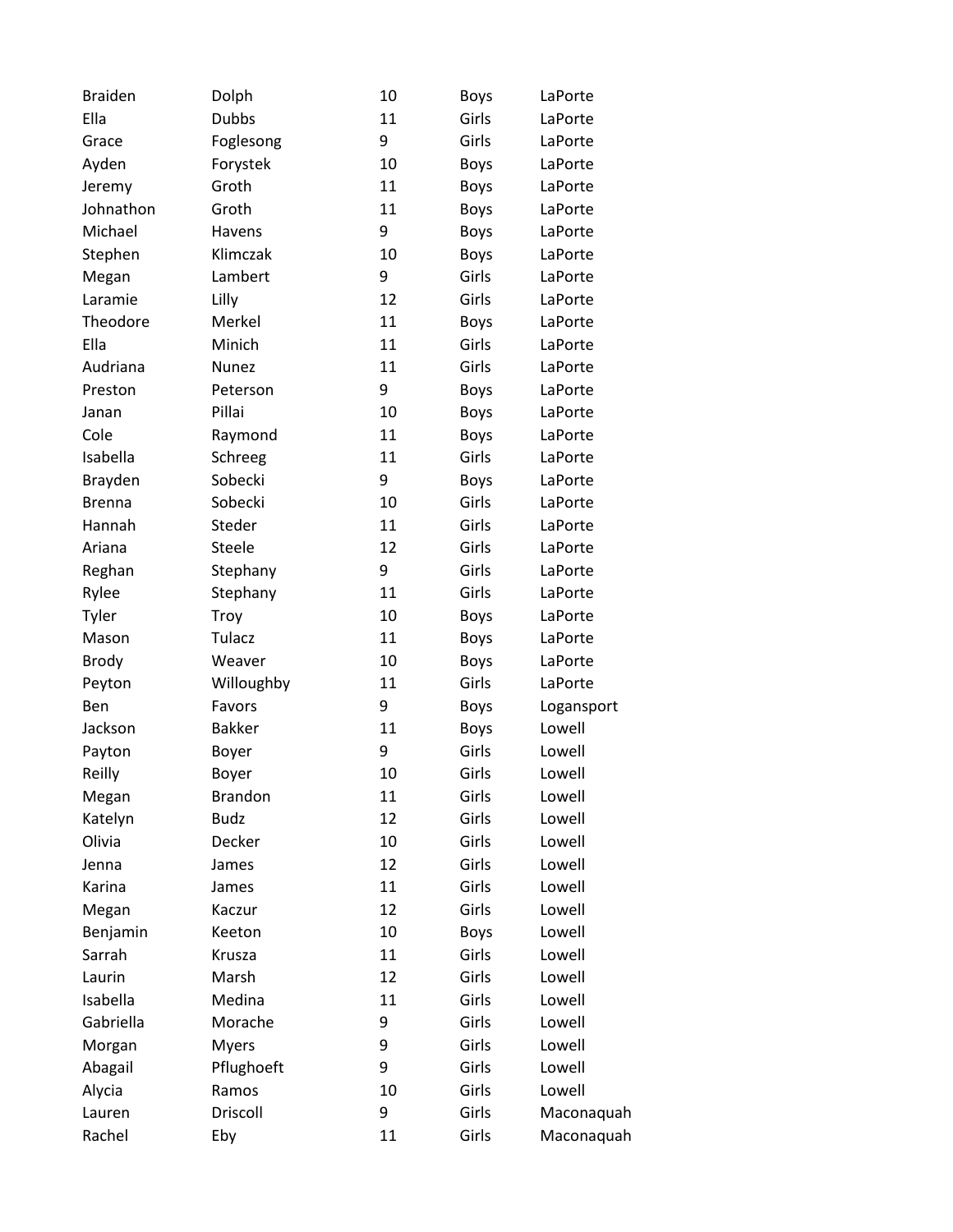| Abby      | Heath         | 10 | Girls       | Maconaquah |
|-----------|---------------|----|-------------|------------|
| Abby      | Jordan        | 9  | Girls       | Maconaquah |
| Alexandra | Merritt       | 11 | Girls       | Maconaquah |
| Lauren    | Merritt       | 9  | Girls       | Maconaquah |
| Karli     | Miller        | 12 | Girls       | Maconaquah |
| Kaitlyn   | <b>Nice</b>   | 11 | Girls       | Maconaquah |
| Kathryn   | Rodkey        | 9  | Girls       | Maconaquah |
| Isaiah    | Wittenberg    | 9  | <b>Boys</b> | Maconaquah |
| Carter    | <b>Bedke</b>  | 12 | <b>Boys</b> | Manchester |
| Josie     | <b>Briner</b> | 10 | Girls       | Manchester |
| Elijah    | Burlingame    | 12 | <b>Boys</b> | Manchester |
| Isaac     | Diaz          | 12 | <b>Boys</b> | Manchester |
| Kaden     | Dillon        | 12 | <b>Boys</b> | Manchester |
| Jonathan  | Eberly        | 11 | <b>Boys</b> | Manchester |
| Jacob     | Hesting       | 9  | <b>Boys</b> | Manchester |
| Cade      | Jones         | 11 | <b>Boys</b> | Manchester |
| Raven     | King          | 10 | <b>Boys</b> | Manchester |
| Caden     | Marcum        | 10 | <b>Boys</b> | Manchester |
| Kenneth   | Martin        | 9  | <b>Boys</b> | Manchester |
| Raice     | Martin        | 11 | <b>Boys</b> | Manchester |
| Kedrick   | Metzger       | 12 | <b>Boys</b> | Manchester |
| Caleb     | Smith         | 9  | <b>Boys</b> | Manchester |
| Lane      | Stetzel       | 10 | <b>Boys</b> | Manchester |
| Olivia    | Carithers     | 11 | Girls       | McCutcheon |
| Ashlyn    | Cheesman      | 12 | Girls       | McCutcheon |
| Leah      | Criswell      | 10 | Girls       | McCutcheon |
| Olivia    | Criswell      | 10 | Girls       | McCutcheon |
| Finn      | Devlin        | 12 | <b>Boys</b> | McCutcheon |
| Abigail   | Fitzmorris    | 10 | Girls       | McCutcheon |
| Mariana   | French        | 10 | Girls       | McCutcheon |
| Keondre   | Garing        | 10 | <b>Boys</b> | McCutcheon |
| Meagan    | Grubbs        | 12 | Girls       | McCutcheon |
| Anna      | Hall          | 9  | Girls       | McCutcheon |
| Caroline  | Hanback       | 12 | Girls       | McCutcheon |
| Ella      | Kanaby        | 12 | Girls       | McCutcheon |
| Ethan     | Kerr          | 11 | <b>Boys</b> | McCutcheon |
| Olivia    | Luban         | 10 | Girls       | McCutcheon |
| Kalin     | Moore         | 10 | Girls       | McCutcheon |
| Luke      | Persin        | 9  | <b>Boys</b> | McCutcheon |
| Jack      | Rabideau      | 10 | <b>Boys</b> | McCutcheon |
| Andrew    | Riehle        | 12 | <b>Boys</b> | McCutcheon |
| Damian    | Sanchez       | 12 | <b>Boys</b> | McCutcheon |
| Dan       | Sanson        | 10 | <b>Boys</b> | McCutcheon |
| Jay       | Sibley        | 12 | <b>Boys</b> | McCutcheon |
| Drew      | Spenner       | 11 | <b>Boys</b> | McCutcheon |
| Cary      | Swick         | 10 | <b>Boys</b> | McCutcheon |
| Luke      | <b>Trapp</b>  | 12 | <b>Boys</b> | McCutcheon |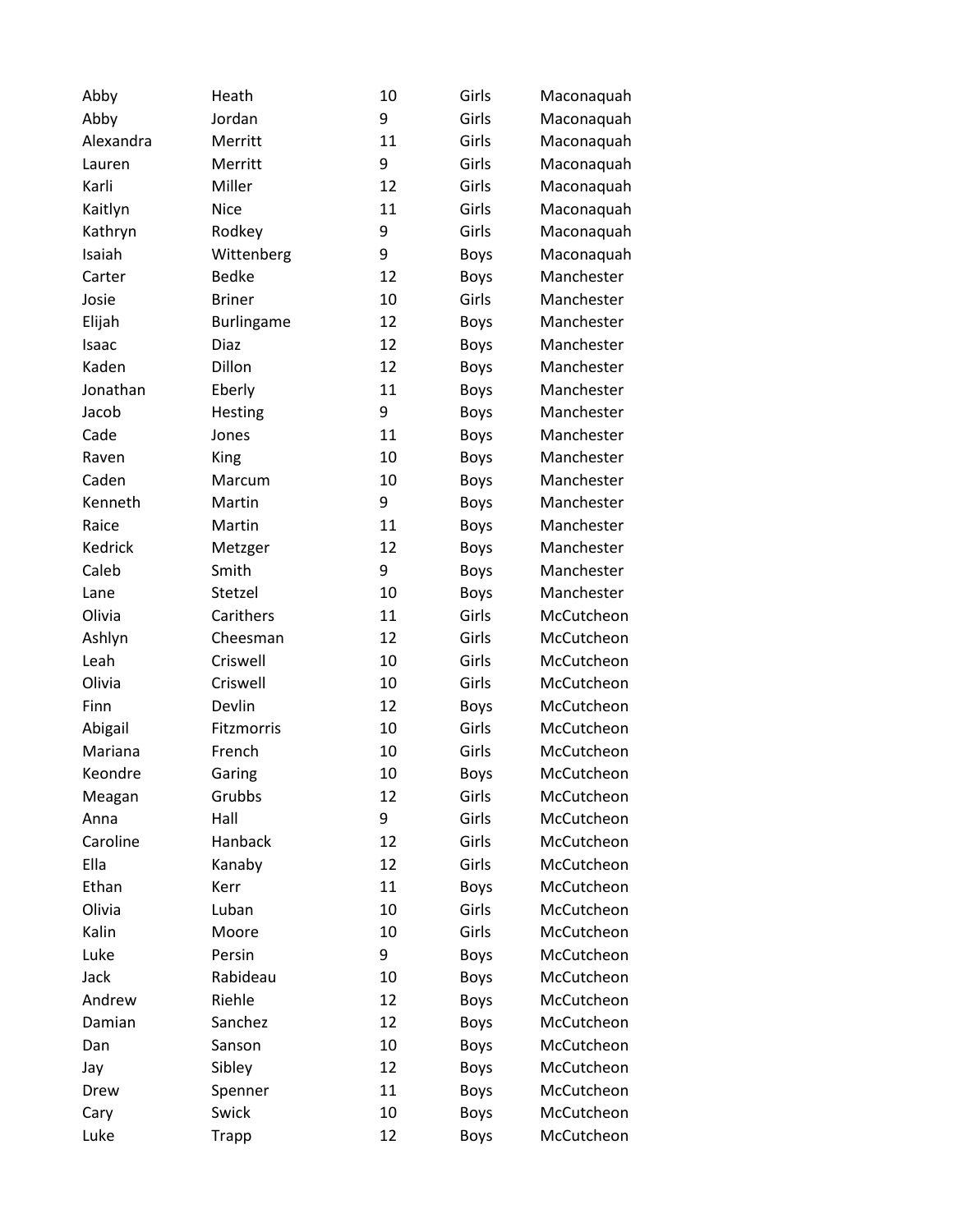| Jordan      | Wilken          | 12 | Girls       | McCutcheon         |
|-------------|-----------------|----|-------------|--------------------|
| Hannah      | Zubay           | 12 | Girls       | McCutcheon         |
| Zachary     | Dunn            | 11 | <b>Boys</b> | Merrillville       |
| Jeremie     | Lander          | 12 | <b>Boys</b> | Merrillville       |
| Jamen       | <b>Barker</b>   | 12 | <b>Boys</b> | Morgan Township    |
| Emersyn     | <b>Bland</b>    | 9  | Girls       | Morgan Township    |
| Alexander   | Bryan           | 10 | <b>Boys</b> | Morgan Township    |
| Harrison    | DePorter        | 10 | <b>Boys</b> | Morgan Township    |
| Liam        | Hanna           | 10 | <b>Boys</b> | Morgan Township    |
| Connor      | Havlin          | 9  | <b>Boys</b> | Morgan Township    |
| Keagen      | Holder          | 9  | <b>Boys</b> | Morgan Township    |
| Aidan       | Ilic            | 10 | <b>Boys</b> | Morgan Township    |
| Ty          | Ivanyo          | 10 | <b>Boys</b> | Morgan Township    |
| <b>Tyce</b> | Kolan           | 11 | <b>Boys</b> | Morgan Township    |
| josh        | Kutkiewicz      | 11 | <b>Boys</b> | Morgan Township    |
| Reed        | Lawless         | 12 | <b>Boys</b> | Morgan Township    |
| Klaire      | Lemmons         | 11 | Girls       | Morgan Township    |
| Zach        | Mueller         | 10 | <b>Boys</b> | Morgan Township    |
| Quinn       | O'Brien         | 10 | Boys        | Morgan Township    |
| Emma        | Rakowski        | 12 | Girls       | Morgan Township    |
| Makenna     | Schnick         | 12 | Girls       | Morgan Township    |
| Owen        | Thomas          | 11 | <b>Boys</b> | Morgan Township    |
| Korey       | Allen           | 11 | <b>Boys</b> | Munster            |
| Ari         | Arzumanian      | 12 | <b>Boys</b> | Munster            |
| Ralph       | <b>Brown</b>    | 9  | <b>Boys</b> | Munster            |
| Ethan       | <b>Buck</b>     | 12 | <b>Boys</b> | Munster            |
| Jacob       | Cipowski        | 11 | <b>Boys</b> | Munster            |
| Michael     | Collins         | 11 | <b>Boys</b> | Munster            |
| Dominic     | DiCarlo         | 9  | <b>Boys</b> | Munster            |
| Stephen     | Heritage        | 12 | <b>Boys</b> | Munster            |
| Charles     | Iverson         | 11 | <b>Boys</b> | Munster            |
| Hemingway   | Kathryn         | 12 | Girls       | Munster            |
| Jacob       | Katz            | 11 | <b>Boys</b> | Munster            |
| Andrew      | Klaich          | 10 | <b>Boys</b> | Munster            |
| Maxwell     | Lindenmayer     | 11 | <b>Boys</b> | Munster            |
| <b>Buck</b> | Mary            | 10 | Girls       | Munster            |
| Juan Angel  | Olivencia-Duque | 12 | <b>Boys</b> | Munster            |
| Jorge       | Riley           | 9  | Girls       | Munster            |
| Joshua      | Serrano         | 9  | <b>Boys</b> | Munster            |
| lan         | Smith           | 9  | <b>Boys</b> | Munster            |
| Gabriel     | Tienstra        | 11 | <b>Boys</b> | Munster            |
| Noah        | Villarreal      | 10 | <b>Boys</b> | Munster            |
| Anthony     | Young           | 11 | Boys        | Munster            |
| Tristan     | Balmer          | 12 | <b>Boys</b> | <b>New Prairie</b> |
| Joshua      | <b>Baltes</b>   | 12 | Boys        | <b>New Prairie</b> |
| Worek       | Bowman          | 12 | <b>Boys</b> | <b>New Prairie</b> |
| Alex        | Cicero          | 12 | Boys        | <b>New Prairie</b> |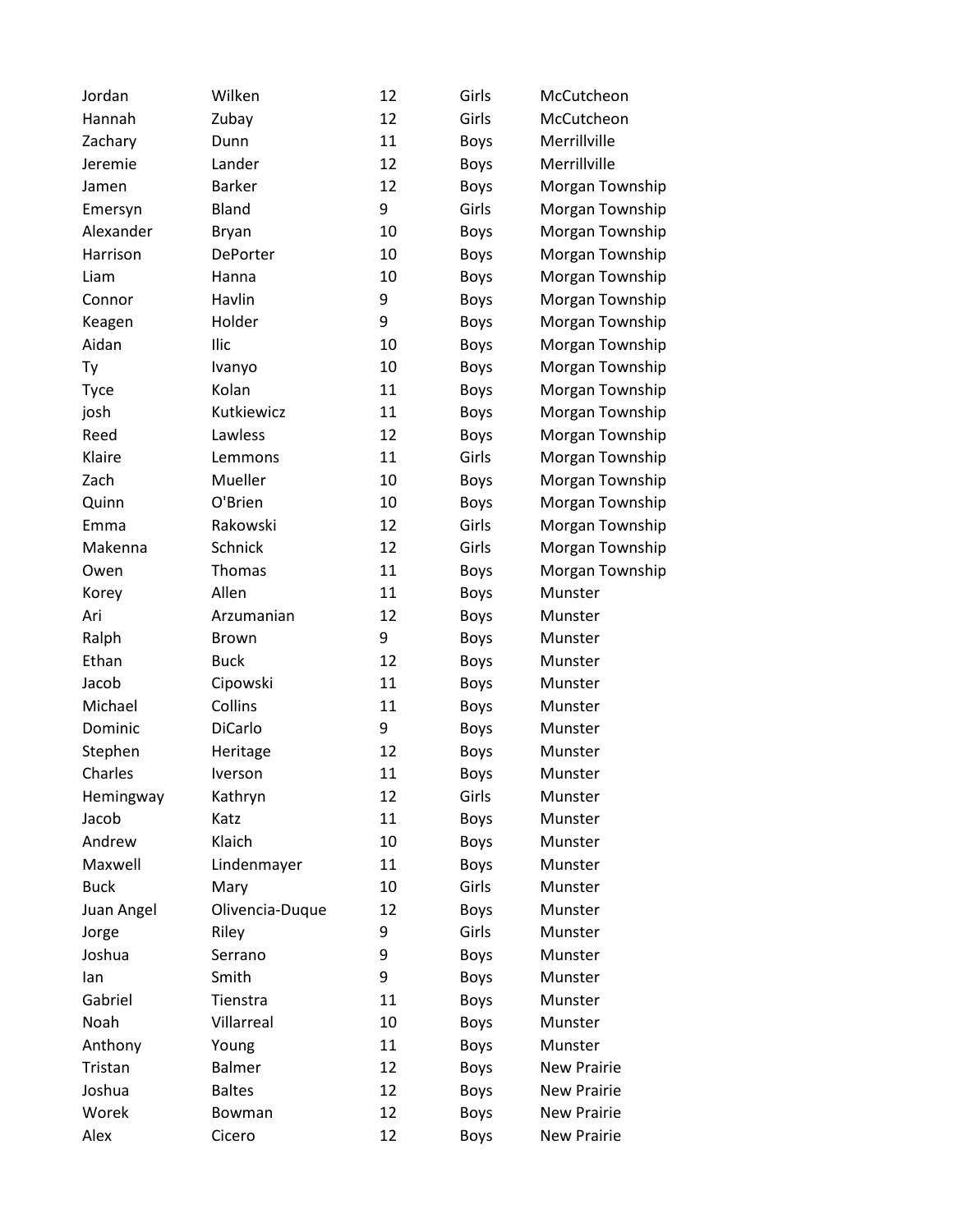| Jonathan       | Mondientz         | 12 | <b>Boys</b> | <b>New Prairie</b> |
|----------------|-------------------|----|-------------|--------------------|
| Kyle           | Newcomb           | 11 | <b>Boys</b> | <b>New Prairie</b> |
| Daniel         | O'Laughlin        | 11 | Boys        | <b>New Prairie</b> |
| <b>Brenden</b> | Oden              | 11 | <b>Boys</b> | <b>New Prairie</b> |
| Roman          | Piergalski        | 11 | <b>Boys</b> | <b>New Prairie</b> |
| Daniel         | Reshan            | 11 | <b>Boys</b> | <b>New Prairie</b> |
| Ethan          | Walden            | 11 | <b>Boys</b> | <b>New Prairie</b> |
| Joe            | Wykoff            | 10 | <b>Boys</b> | <b>New Prairie</b> |
| Lillian        | Zelasko           | 10 | Girls       | <b>New Prairie</b> |
| Elijah         | McCartney         | 11 | <b>Boys</b> | North Montgomery   |
| CALEB          | <b>CHAMPION</b>   | 10 | <b>Boys</b> | Northwestern       |
| Hannah         | Moore             | 9  | Girls       | Northwestern       |
| Violet         | Montgomery        | 9  | Girls       | Pioneer            |
| Nick           | Anders            | 12 | Boys        | Plymouth           |
| Nolan          | <b>Bales</b>      | 10 | <b>Boys</b> | Plymouth           |
| James          | <b>Dreibelbis</b> | 11 | <b>Boys</b> | Plymouth           |
| Gavyn          | Ferman            | 10 | Boys        | Plymouth           |
| Trey           | Hall              | 10 | <b>Boys</b> | Plymouth           |
| Fitz           | Holm              | 10 | <b>Boys</b> | Plymouth           |
| Jonah          | Howard            | 12 | Boys        | Plymouth           |
| Grant          | Keirn             | 11 | <b>Boys</b> | Plymouth           |
| Ryan           | Puglisi           | 12 | Boys        | Plymouth           |
| Robby          | Richards          | 12 | <b>Boys</b> | Plymouth           |
| David          | Schadek           | 11 | Boys        | Plymouth           |
| Michael        | Stauffer          | 12 | <b>Boys</b> | Plymouth           |
| <b>Brian</b>   | Vegso             | 11 | <b>Boys</b> | Plymouth           |
| Coby           | Walters           | 9  | Boys        | Plymouth           |
| Sophie         | Wray              | 9  | Girls       | Plymouth           |
| Ana            | Allen             | 10 | Girls       | Portage            |
| Ava            | Allen             | 10 | Girls       | Portage            |
| Haylee         | Chavez            | 11 | Girls       | Portage            |
| Georgia        | Christy           | 9  | Girls       | Portage            |
| Emilee         | Craigin           | 12 | Girls       | Portage            |
| Dillen         | Edwards           | 12 | Girls       | Portage            |
| Zoey           | Gasaway           | 10 | Girls       | Portage            |
| Allayna        | Gue               | 10 | Girls       | Portage            |
| Aiko           | Hailey            | 9  | Girls       | Portage            |
| Makena         | Kretz             | 9  | Girls       | Portage            |
| Lisa           | Lopez             | 10 | Girls       | Portage            |
| Soraya         | Loubriel          | 11 | Girls       | Portage            |
| Morgan         | McCulloch         | 12 | Girls       | Portage            |
| Amanda         | Purnick           | 11 | Girls       | Portage            |
| Chase          | Reyes             | 10 | Boys        | Portage            |
| Josephine      | Steele            | 10 | Girls       | Portage            |
| Allison        | Taylor            | 10 | Girls       | Portage            |
| <b>Brandon</b> | Warren            | 12 | <b>Boys</b> | Portage            |
| Kaniz          | Witherspoon       | 10 | Girls       | Portage            |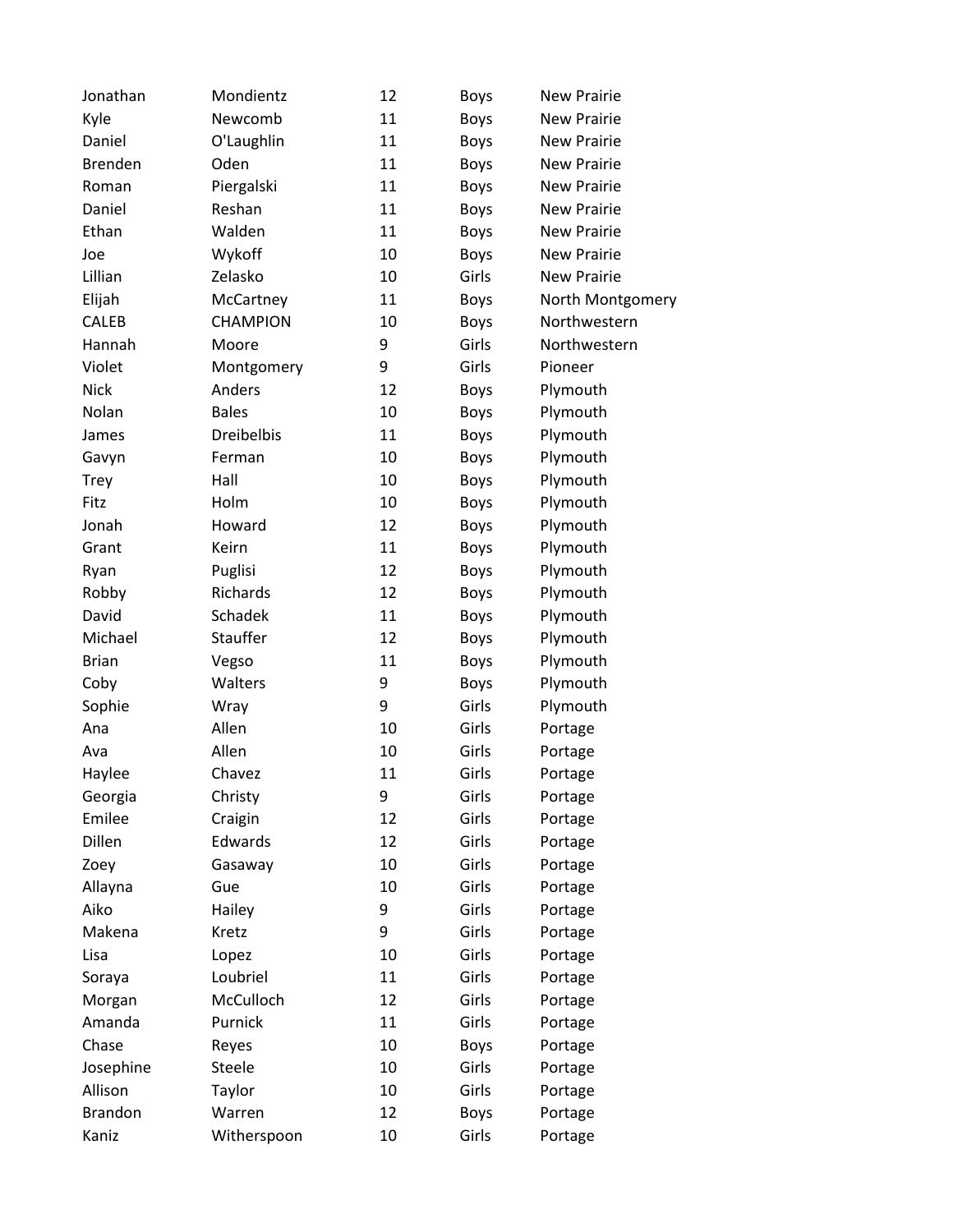| Amzie           | Maienbrook     | 11 | Girls       | <b>Rensselaer Central</b>   |
|-----------------|----------------|----|-------------|-----------------------------|
| Tristen         | Wuethrich      | 10 | <b>Boys</b> | Rensselaer Central          |
| Elena           | <b>Bode</b>    | 11 | Girls       | <b>Rochester Community</b>  |
| McKendyll       | <b>Bradley</b> | 10 | Girls       | <b>Rochester Community</b>  |
| Madilyn         | Calloway       | 11 | Girls       | <b>Rochester Community</b>  |
| Elly            | Fuller         | 10 | Girls       | <b>Rochester Community</b>  |
| Madison         | Heinzmann      | 10 | Girls       | <b>Rochester Community</b>  |
| Peyton          | Hiatt          | 11 | <b>Boys</b> | <b>Rochester Community</b>  |
| Araceli         | Ochoa          | 10 | Girls       | <b>Rochester Community</b>  |
| Zoe             | Seward         | 10 | Girls       | <b>Rochester Community</b>  |
| Dylan           | Steininger     | 11 | Boys        | <b>Rochester Community</b>  |
| Austin          | <b>Bray</b>    | 10 | <b>Boys</b> | Rossville                   |
| Wyatt           | Darnell        | 12 | <b>Boys</b> | Rossville                   |
| Matthew         | Ford           | 9  | Boys        | Rossville                   |
| Gabriel         | Freeman        | 10 | <b>Boys</b> | Rossville                   |
| Charles         | Geheb          | 11 | Boys        | Rossville                   |
| Adrian          | Gomez          | 12 | Boys        | Rossville                   |
| <b>Brodrick</b> | Good           | 10 | <b>Boys</b> | Rossville                   |
| Zachary         | Hamilton       | 12 | Boys        | Rossville                   |
| <b>Braden</b>   | Marlin         | 12 | <b>Boys</b> | Rossville                   |
| Ozzie           | Meeks          | 11 | Boys        | Rossville                   |
| Devin           | Miller         | 11 | <b>Boys</b> | Rossville                   |
| Preston         | Padgett        | 11 | Boys        | Rossville                   |
| Luke            | Royer          | 10 | Boys        | Rossville                   |
| Quynten         | Saylor         | 9  | <b>Boys</b> | Rossville                   |
| Nicholas        | Shedron        | 10 | Boys        | Rossville                   |
| Gabe            | Spear          | 11 | <b>Boys</b> | Rossville                   |
| Charles         | Thompson       | 9  | Boys        | Rossville                   |
| Brayden         | Woollen        | 9  | Boys        | Rossville                   |
| Hadessah        | Austin         | 9  | Girls       | Seeger                      |
| Berlyn          | Guminski       | 11 | Girls       | Seeger                      |
| Emma            | Hays           | 10 | Girls       | Seeger                      |
| Kenli           | Hetrick        | 10 | Girls       | Seeger                      |
| Allison         | High           | 12 | Girls       | Seeger                      |
| Leah            | Kirkpatrick    | 11 | Girls       | Seeger                      |
| Lauren          | McBride        | 11 | Girls       | Seeger                      |
| Thomas          | Odle           | 12 | <b>Boys</b> | Seeger                      |
| Kolton          | Pearson        | 12 | Boys        | Seeger                      |
| Isabelle        | Puterbaugh     | 12 | Girls       | Seeger                      |
| Jennifer        | Romero         | 11 | Girls       | Seeger                      |
| Libby           | Smith          | 12 | Girls       | Seeger                      |
| Avah            | Watson         | 10 | Girls       | Seeger                      |
| Nataleigh       | Yarborough     | 10 | Girls       | Seeger                      |
| Adelaide        | Young Brust    | 12 | Girls       | South Central (Union Mills) |
| Kyle            | Hall           | 12 | Boys        | South Newton                |
| Matthew         | Howes          | 12 | <b>Boys</b> | <b>Tippecanoe Valley</b>    |
| Jocelynn        | Faulkner       | 9  | Girls       | Triton                      |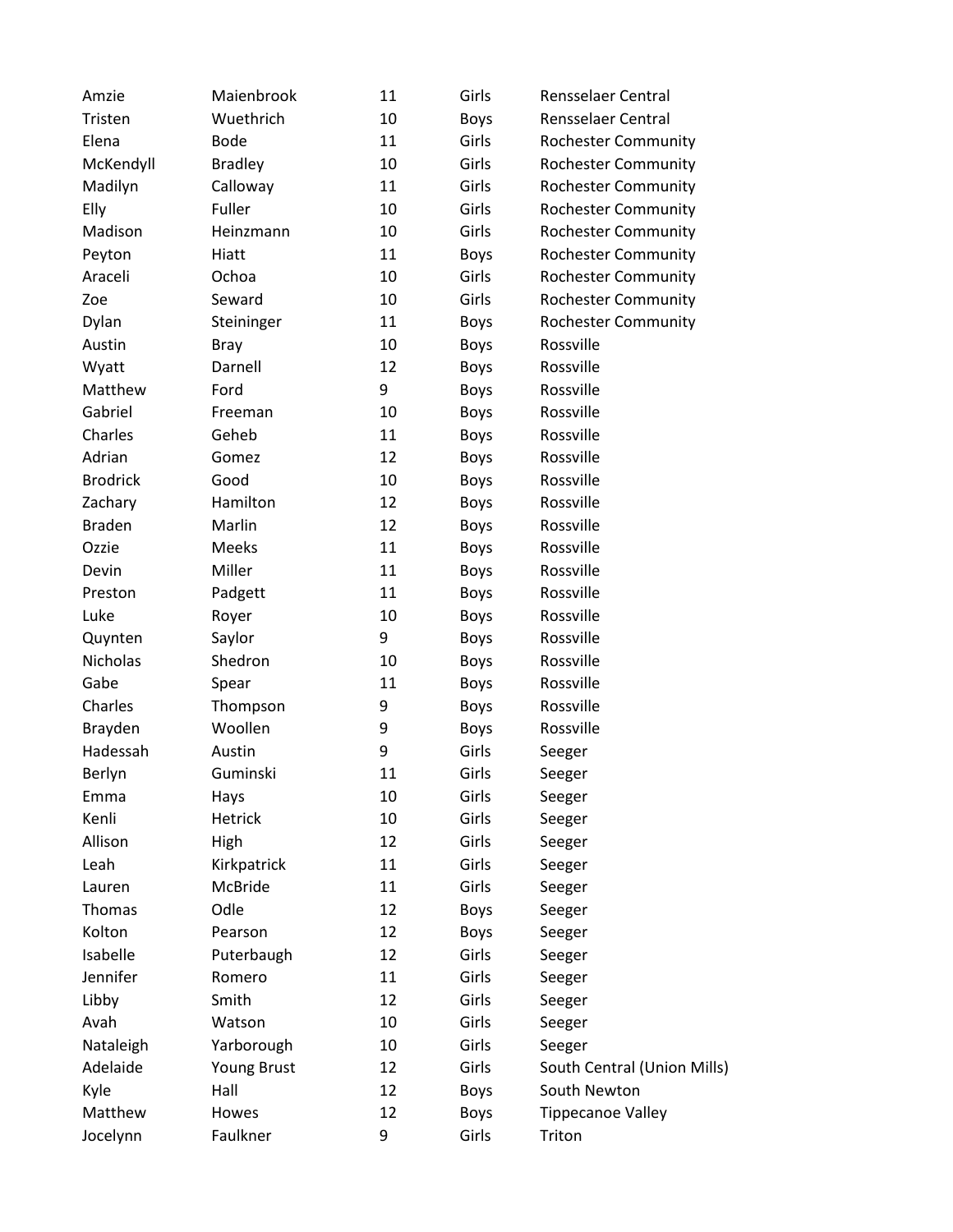| <b>Tess</b>    | Lilly           | 12 | Girls       | <b>Twin Lakes</b> |
|----------------|-----------------|----|-------------|-------------------|
| Lilly          | Roth            | 9  | Girls       | <b>Twin Lakes</b> |
| Justin         | Scott           | 10 | Boys        | <b>Twin Lakes</b> |
| <b>Brecken</b> | Adams           | 10 | Boys        | Valparaiso        |
| Martin         | Aguilera        | 9  | <b>Boys</b> | Valparaiso        |
| Anika          | Anderson        | 9  | Girls       | Valparaiso        |
| Abigail        | Artherhults     | 11 | Girls       | Valparaiso        |
| Luke           | <b>Bansemer</b> | 10 | Boys        | Valparaiso        |
| Sarah          | <b>Bennett</b>  | 12 | Girls       | Valparaiso        |
| Olympia        | Berbesque       | 10 | Girls       | Valparaiso        |
| Ezekiel        | Bloom           | 10 | <b>Boys</b> | Valparaiso        |
| Patrick        | <b>Brogan</b>   | 11 | Boys        | Valparaiso        |
| Nicholas       | <b>Brown</b>    | 12 | <b>Boys</b> | Valparaiso        |
| Joel           | <b>Bryant</b>   | 11 | Boys        | Valparaiso        |
| <b>Brady</b>   | Cavanaugh       | 9  | Boys        | Valparaiso        |
| Julian         | Chavez          | 11 | <b>Boys</b> | Valparaiso        |
| Aaron          | Cioe            | 10 | Boys        | Valparaiso        |
| Zachariah      | Cioe            | 11 | <b>Boys</b> | Valparaiso        |
| Riley          | Clark           | 10 | Boys        | Valparaiso        |
| Aidan          | Clifford        | 11 | Boys        | Valparaiso        |
| Angela         | Coulopoulos     | 9  | Girls       | Valparaiso        |
| James          | Dillabaugh      | 10 | <b>Boys</b> | Valparaiso        |
| Elizabeth      | Ehrhardt        | 9  | Girls       | Valparaiso        |
| Gavin          | Ellis           | 11 | Boys        | Valparaiso        |
| Aubree         | Foreman         | 11 | Girls       | Valparaiso        |
| Max            | Franco          | 11 | Boys        | Valparaiso        |
| Elliott        | Grenier         | 11 | <b>Boys</b> | Valparaiso        |
| Nicholas       | Gring           | 10 | <b>Boys</b> | Valparaiso        |
| Rue            | Harter          | 9  | Girls       | Valparaiso        |
| Benjamin       | Howard          | 9  | <b>Boys</b> | Valparaiso        |
| Owen           | Lashenik        | 9  | <b>Boys</b> | Valparaiso        |
| Maryn          | Lazar           | 12 | Girls       | Valparaiso        |
| Nathaniel      | Malchow         | 10 | <b>Boys</b> | Valparaiso        |
| Lillian        | Maldia          | 11 | Girls       | Valparaiso        |
| William        | Maldia          | 9  | Boys        | Valparaiso        |
| Caleb          | Marconi         | 11 | <b>Boys</b> | Valparaiso        |
| Cameron        | Milroy          | 11 | <b>Boys</b> | Valparaiso        |
| Charles        | Moye            | 11 | <b>Boys</b> | Valparaiso        |
| Nathan         | Nova            | 10 | <b>Boys</b> | Valparaiso        |
| Robert         | Okeley          | 10 | <b>Boys</b> | Valparaiso        |
| Keaton         | Olson           | 12 | <b>Boys</b> | Valparaiso        |
| Lucas          | Palmer          | 10 | <b>Boys</b> | Valparaiso        |
| Nathan         | Perry           | 11 | <b>Boys</b> | Valparaiso        |
| Kaylie         | Politza         | 11 | Girls       | Valparaiso        |
| Matthew        | Puskar          | 12 | <b>Boys</b> | Valparaiso        |
| Simeon         | Rice            | 12 | <b>Boys</b> | Valparaiso        |
| Michael        | Ridley          | 9  | Boys        | Valparaiso        |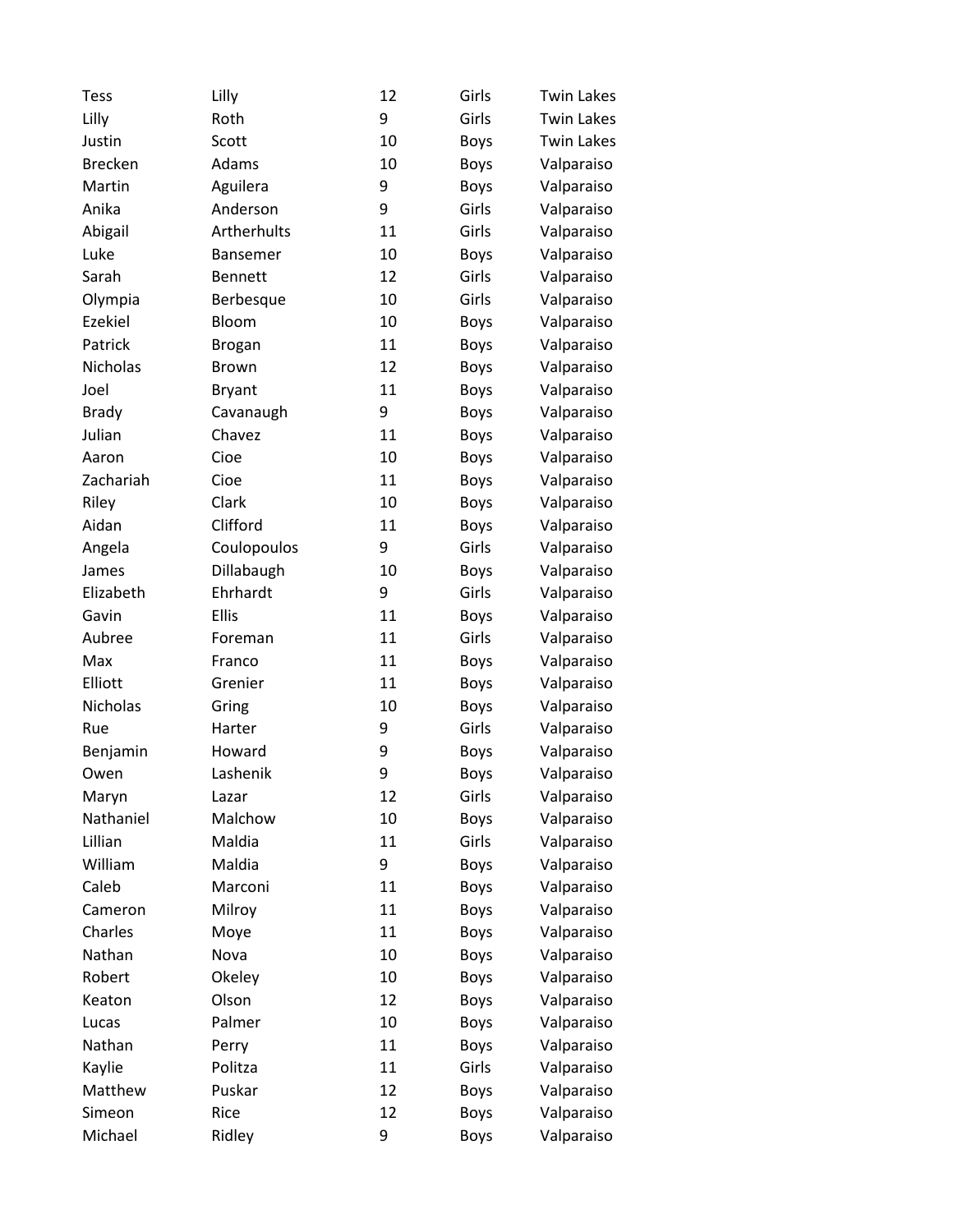| jacob            | Royton          | 11 | Boys        | Valparaiso                 |
|------------------|-----------------|----|-------------|----------------------------|
| Patrick          | Sayers          | 12 | <b>Boys</b> | Valparaiso                 |
| lan              | Smith           | 11 | <b>Boys</b> | Valparaiso                 |
| Alexander        | Spoor           | 12 | <b>Boys</b> | Valparaiso                 |
| Gabriel          | Sterling        | 9  | <b>Boys</b> | Valparaiso                 |
| Cheyanne         | <b>Stock</b>    | 10 | Girls       | Valparaiso                 |
| Gustave          | Stralnic        | 11 | <b>Boys</b> | Valparaiso                 |
| Grace            | Thomas          | 10 | Girls       | Valparaiso                 |
| Jack             | Thursby         | 12 | <b>Boys</b> | Valparaiso                 |
| Isaac            | Utesch          | 11 | <b>Boys</b> | Valparaiso                 |
| Liam             | Utesch          | 9  | <b>Boys</b> | Valparaiso                 |
| Ty               | VanBenthuysen   | 9  | <b>Boys</b> | Valparaiso                 |
| Zachary          | Villarreal      | 11 | <b>Boys</b> | Valparaiso                 |
| Jayden           | Villatoro       | 9  | Boys        | Valparaiso                 |
| Ty               | Wells           | 10 | <b>Boys</b> | Valparaiso                 |
| Allie            | Wheeler         | 9  | Girls       | Valparaiso                 |
| Tyler            | Young           | 10 | Boys        | Valparaiso                 |
| William          | Young           | 10 | <b>Boys</b> | Valparaiso                 |
| Wini             | <b>Barnett</b>  | 11 | Girls       | <b>Warsaw Community</b>    |
| Adree            | Beckham         | 12 | Girls       | <b>Warsaw Community</b>    |
| Lillian          | Boston          | 12 | Girls       | <b>Warsaw Community</b>    |
| Regan            | <b>Brouwer</b>  | 11 | Girls       | <b>Warsaw Community</b>    |
| Erika            | <b>Bugg</b>     | 10 | Girls       | <b>Warsaw Community</b>    |
| lan              | Denzer          | 12 | Boys        | <b>Warsaw Community</b>    |
| Jacob            | Denzer          | 12 | <b>Boys</b> | <b>Warsaw Community</b>    |
| Garrett          | Hall            | 10 | <b>Boys</b> | <b>Warsaw Community</b>    |
| Isabelle         | Herman          | 9  | Girls       | <b>Warsaw Community</b>    |
| Cristian         | Hernandez-Beck  | 10 | Boys        | <b>Warsaw Community</b>    |
| Jacob            | <b>Kissling</b> | 12 | Boys        | <b>Warsaw Community</b>    |
| Nathanael (Nate) | Knecht          | 11 | <b>Boys</b> | <b>Warsaw Community</b>    |
| Ava              | Knight          | 11 | Girls       | <b>Warsaw Community</b>    |
| Samuel (Sam)     | Lechlitner      | 12 | Boys        | <b>Warsaw Community</b>    |
| Amanda           | Lusinde         | 11 | Girls       | <b>Warsaw Community</b>    |
| Angel            | Malagon         | 12 | <b>Boys</b> | <b>Warsaw Community</b>    |
| Macelyn          | Marcuccilli     | 11 | Girls       | <b>Warsaw Community</b>    |
| Howett           | Marissa         | 9  | Girls       | <b>Warsaw Community</b>    |
| Mikayla          | Mimnaugh        | 10 | Girls       | <b>Warsaw Community</b>    |
| Josie            | Niebbia         | 11 | Girls       | <b>Warsaw Community</b>    |
| Lukas (Luke)     | Nier            | 11 | <b>Boys</b> | <b>Warsaw Community</b>    |
| Harrison         | Phipps          | 11 | <b>Boys</b> | <b>Warsaw Community</b>    |
| Andrew           | Potter          | 9  | <b>Boys</b> | <b>Warsaw Community</b>    |
| Whitney          | Shepherd        | 12 | Girls       | <b>Warsaw Community</b>    |
| Samuel           | Slough          | 11 | <b>Boys</b> | <b>Warsaw Community</b>    |
| Tanner           | Stiver          | 12 | <b>Boys</b> | <b>Warsaw Community</b>    |
| Tyler            | Swartz          | 9  | <b>Boys</b> | <b>Warsaw Community</b>    |
| Elizabeth        | Vander Bie      | 9  | Girls       | <b>Warsaw Community</b>    |
| Tyler            | Hachey          | 12 | <b>Boys</b> | <b>Washington Township</b> |
|                  |                 |    |             |                            |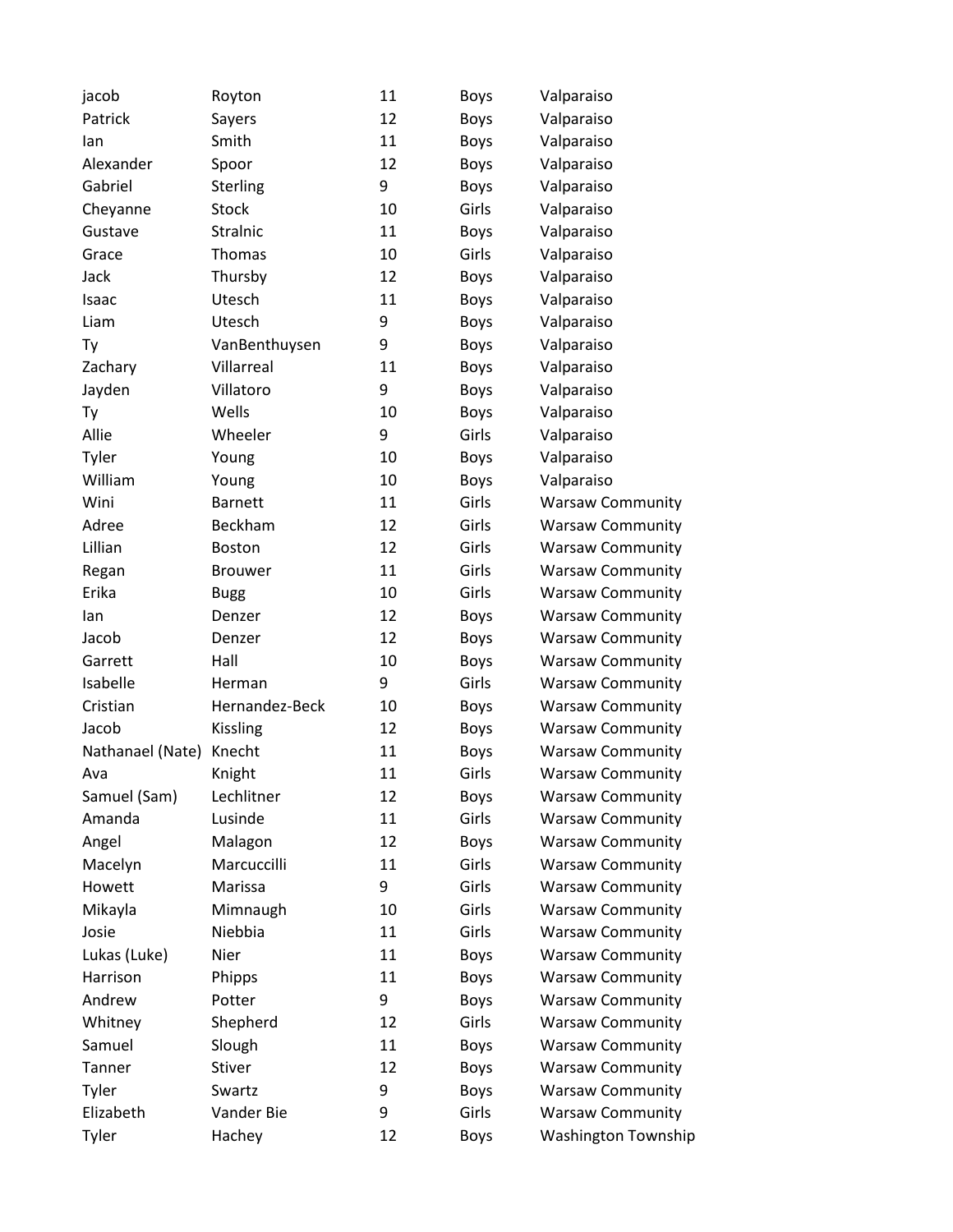| Laura       | Antalis         | 9  | Girls       | West Lafayette |
|-------------|-----------------|----|-------------|----------------|
| Henry       | <b>Balagtas</b> | 11 | <b>Boys</b> | West Lafayette |
| Shannon     | Dineen          | 9  | Girls       | West Lafayette |
| Lauren      | Edwards         | 10 | Girls       | West Lafayette |
| Jackson     | Fry             | 9  | <b>Boys</b> | West Lafayette |
| Sophia      | Greenwell       | 9  | Girls       | West Lafayette |
| Susan       | Haan            | 10 | Girls       | West Lafayette |
| Noah        | Hallberg        | 12 | <b>Boys</b> | West Lafayette |
| Charles     | Haq             | 10 | <b>Boys</b> | West Lafayette |
| Andre       | Hazbun          | 12 | <b>Boys</b> | West Lafayette |
| Ella        | Justice-Coulter | 11 | Girls       | West Lafayette |
| Matthew     | Kain            | 11 | <b>Boys</b> | West Lafayette |
| Thomas      | Kappock         | 11 | <b>Boys</b> | West Lafayette |
| Yian        | Koh             | 10 | <b>Boys</b> | West Lafayette |
| Ray         | Li              | 10 | <b>Boys</b> | West Lafayette |
| Haley       | Mansfield       | 12 | Girls       | West Lafayette |
| Emma        | McClellan       | 10 | Girls       | West Lafayette |
| Annabel     | Prokopy         | 11 | Girls       | West Lafayette |
| Albert      | Rajwa           | 9  | <b>Boys</b> | West Lafayette |
| Liam        | Rochet          | 9  | <b>Boys</b> | West Lafayette |
| William     | Sautter         | 10 | <b>Boys</b> | West Lafayette |
| Henriette   | Schminke        | 9  | Girls       | West Lafayette |
| Abigail     | Serra           | 12 | Girls       | West Lafayette |
| Krisha      | Shah            | 10 | Girls       | West Lafayette |
| Amelia      | Simpson         | 12 | Girls       | West Lafayette |
| Aaron       | Slamovich       | 11 | <b>Boys</b> | West Lafayette |
| Allison     | Steffey         | 11 | Girls       | West Lafayette |
| Anna        | Steffey         | 12 | Girls       | West Lafayette |
| Elijah      | Stenberg        | 10 | <b>Boys</b> | West Lafayette |
| Landon      | Teel            | 11 | <b>Boys</b> | West Lafayette |
| Landon      | VanMatre        | 10 | <b>Boys</b> | West Lafayette |
| Joshua      | Wilcox          | 12 | <b>Boys</b> | West Lafayette |
| Jacob       | Wright          | 10 | <b>Boys</b> | West Lafayette |
| Grace       | Young           | 9  | Girls       | West Lafayette |
| Avery       | Berryman        | 9  | <b>Boys</b> | Western        |
| Pete        | Bradshaw        | 11 | <b>Boys</b> | Western        |
| Drew        | Caldwell        | 12 | <b>Boys</b> | Western        |
| Justin      | Cline           | 9  | <b>Boys</b> | Western        |
| Zac         | Cline           | 12 | <b>Boys</b> | Western        |
| Charlie     | Conkle          | 10 | <b>Boys</b> | Western        |
| Brayden     | Curnutt         | 12 | <b>Boys</b> | Western        |
| Matthew     | Edison          | 12 | <b>Boys</b> | Western        |
| Ty          | Frazier         | 9  | <b>Boys</b> | Western        |
| Evan        | Kretz           | 11 | <b>Boys</b> | Western        |
| <b>Nick</b> | Niemi           | 9  | <b>Boys</b> | Western        |
| Joseph      | Packard         | 12 | Boys        | Western        |
| Aiden       | Raab            | 10 | <b>Boys</b> | Western        |